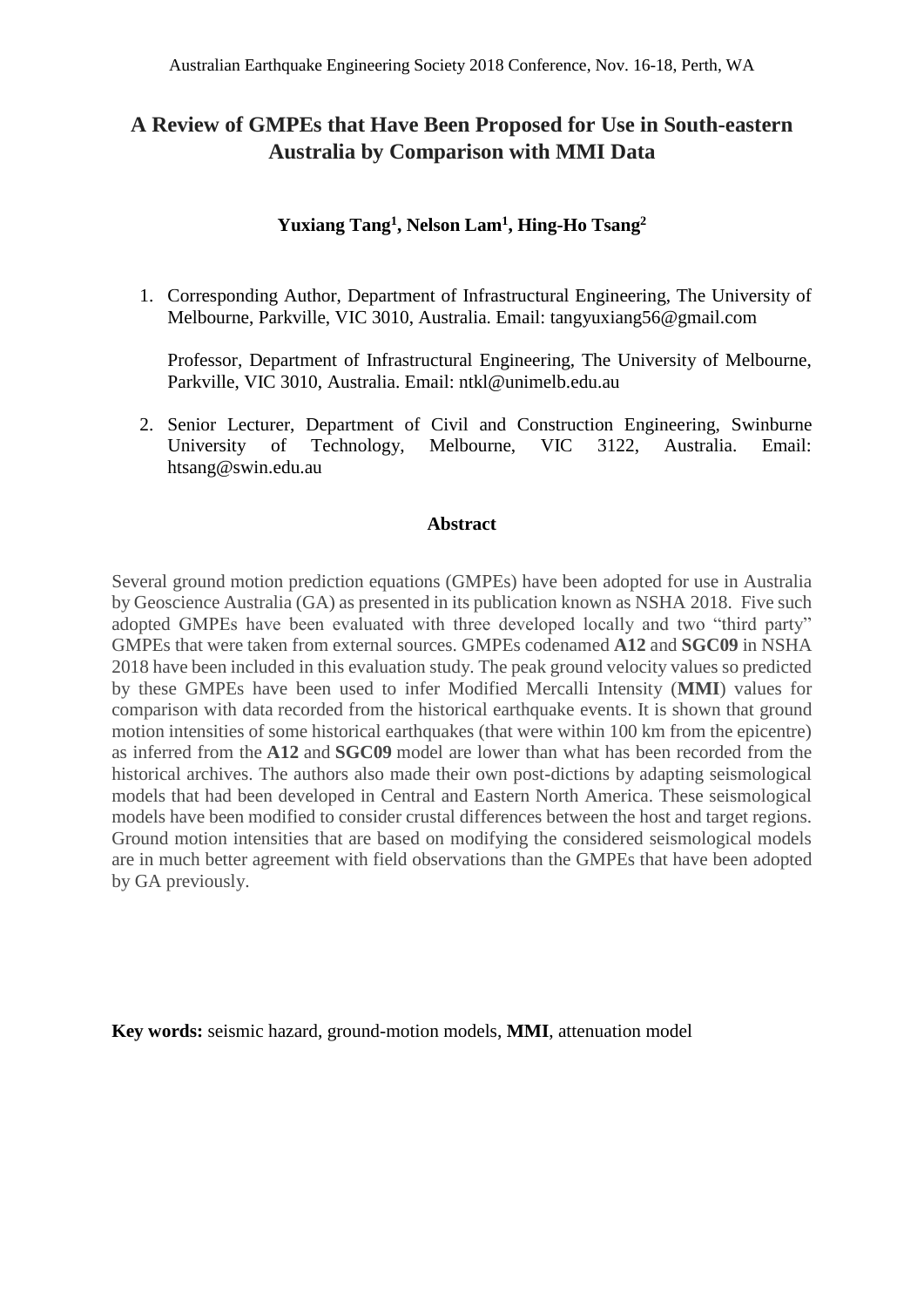#### **1. Introduction**

A Ground Motion Prediction Equations (GMPEs) can be used to define the attenuation behaviour of earthquake ground motions for a region and is expressed as a set of mathematical functions of magnitude and distance from the source (**M-R**) along with other parameters reflecting site conditions and style of faulting. To conduct *probabilistic seismic hazard analysis* (PSHA) for the region one or more GMPE's that are considered to be representative of the seismic wave transmission properties of the region would need to be identified. Modern GMPEs are conventionally developed from field recorded strong motion data. In tectonically active regions such as Western North America (WNA), abundant strong motion data recorded from instruments is used for developing GMPEs. Given that these empirical GMPEs are heavily dependent on field recordings, inter-regional variances can be factored into the modelling to a large extent (Boore et al. 2014, Campbell and Bozorgnia 2014). However, the empirical modelling of GMPEs can produce results that are sensitive to the manner in which the data is processed and analysed (Zafarani et al. 2008).

For tectonically stable regions of low-to-moderate seismicity, recorded strong motion data is typically lacking. Two common modelling approaches have been adopted to overcome the challenge of lack of instrumented strong motion data. The first approach is the use of macroseismic intensity data that are contained in Isoseismal maps of historical earthquakes. The second approach is stochastic simulations of the seismological model which relies on regional information of various seismological parameters for input into the model. Both approaches when used on their own have shortcomings when applied to a low to moderate seismicity region. This article presents the combined use of both approaches in developing a GMPE for southeastern Australia and to demonstrate its merits over existing GMPEs.

#### **2. Use of macro-seismic intensity data**

South-eastern Australia (SEA), like other low-to-moderate seismicity regions, is subject to challenges over the paucity of strong motion data recorded by instruments. However, very useful macro seismic intensity information expressed in terms of the Modified Mercalli Intensity (**MMI**) has been recorded on Isoseismal maps for earthquakes that occurred in this region for over a hundred of years. This type of data has been used in investigations for studying the attenuation behaviour of earthquake ground motions in Australia (Lam et al. 2003, Tsang et al. 2010) and in many other regions of low to moderate seismicity. The analysis of **MMI** data can result in the development of a GMPE that can be representative of the behaviour of earthquakes in strong motion affected areas without requiring recording instruments to be placed close to the epicentre of the earthquake. For this reason, **MMI** data has much better coverage of strong motion conditions than instrumented data in regions of low to moderate seismicity like Australia. The current GMPEs developed by GA for the modelling of seismic hazard in south-eastern Australia were derived from datasets of small magnitude ( $M_W < 5.4$ ) earthquake events (Allen et al. 2006, Allen 2012). These datasets can be heavily biased to ground motion behaviour typifying small magnitude earthquakes.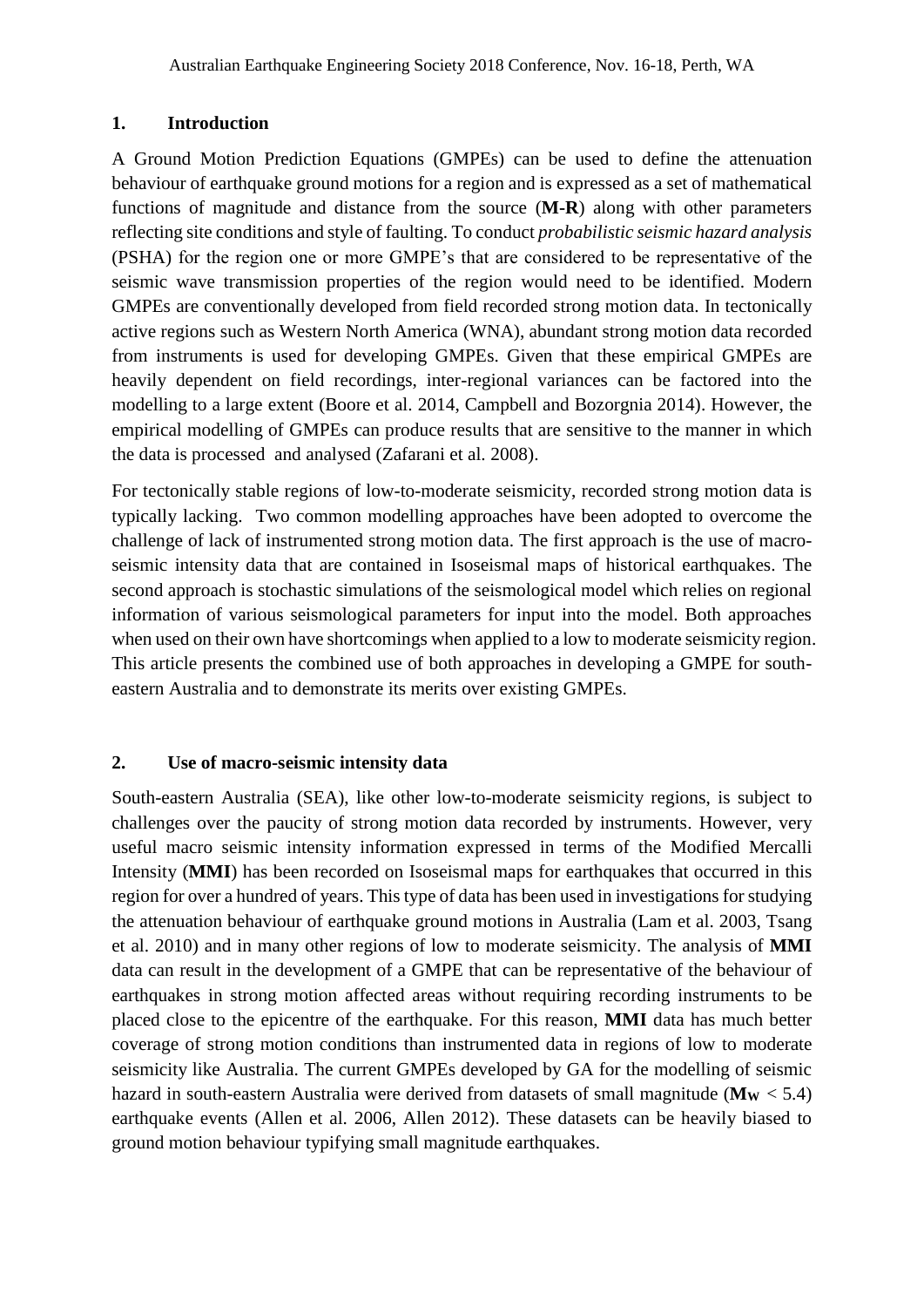**MMI** data would need to be converted to ground motion parameters such as peak ground acceleration (PGA) or peak ground velocity (PGV). The simple, and well known, **MMI**-PGV conversion relationship is recommended by Newmark and Rosenblueth (1971), Gaull et al. (1990), and Lam et al. (2003). More rigorous conversion relationships have also been developed more recently (e.g. Atkinson & Kaka 2007). Regression analysis of **MMI** data as obtained from historical archives can therefore be translated into attenuation relationships that are expressed in terms of PGV.

In the absence of detailed spectral properties of a historical earthquake PGV is the preferred parameter to characterise the intensity of the earthquake for reasons outlined by Bommer and Alarcon (2006). First, PGV data can be a good damage potential indicator, because of its reliability and simplicity (Akkar and Ozen 2005). The accuracy of "shake maps" relies on the good correlation between PGV and **MMI** values (Kaka and Atkinson 2004). Second, PGV data can be employed for estimating the risk of damage to buried pipelines because of the good correlation between horizontal PGV material strain values (Todorovska and Trifunac 1996); fragility functions for buried pipelines expressed in terms of PGV can be found in open sources (FEMA 2003). Third, PGV data can also be used for assessing the risks of liquefaction (Trifunac 1995, Kostadinov and Towhata 2002, Orense 2005). Fourth, PGV is one of the three parameters for scaling an elastic response spectrum model for engineering design (Newmark et al. 1973, Newmark and Hall 1982). There are other utilities of PGV (Fitzpatrick 1992, Kappos and Kyrikakis 2000). The seismic action model stipulated by the current Australian standard is based on scaling design PGV values that were derived from PSHA employing GMPEs found on **MMI** data; refer commentary to the 2007 edition of AS1170.4 (Wilson & Lam, 2007).

# **3. Seismological modelling**

Seismological models which are also known as Ground Motion Models (GMMs) define the frequency content of free-field ground motions in the form of a Fourier amplitude spectrum (FAS). In regions where the traditional empirical modelling approach to develop GMPEs is not viable because of the lack of strong motion data, stochastic simulations of the seismological models is a popular viable alternative. Seismological research on this modelling methodology has been conducted for several decades. Details are reported widely in the literature (Atkinson and Boore 1995, Lam et al. 2000a, Boore 2003, Atkinson and Boore 2006, Boore 2009, Boore et al. 2014, Yenier and Atkinson 2014, Yenier and Atkinson 2015). The implementation of stochastic simulations of seismological models often relies on the computer program, like GENQKE (Lam et al. 2000a) and SMSIM (Boore 2003). By assigning random phase angles to the individual sinusoids constituting the acceleration time-histories on the ground surface (Lam et al. 2000a), standard calculation procedures may then be applied to derive the intensity value (e.g. PGA) for any given earthquake scenarios (**M-R** combinations). A set of GMPE for the target regions can then be developed using artificial data obtained from the repeated stochastic simulations covering a range of **M-R** combinations.

Information of the earthquake source, wave travel path, and crustal conditions are key components of the seismological model.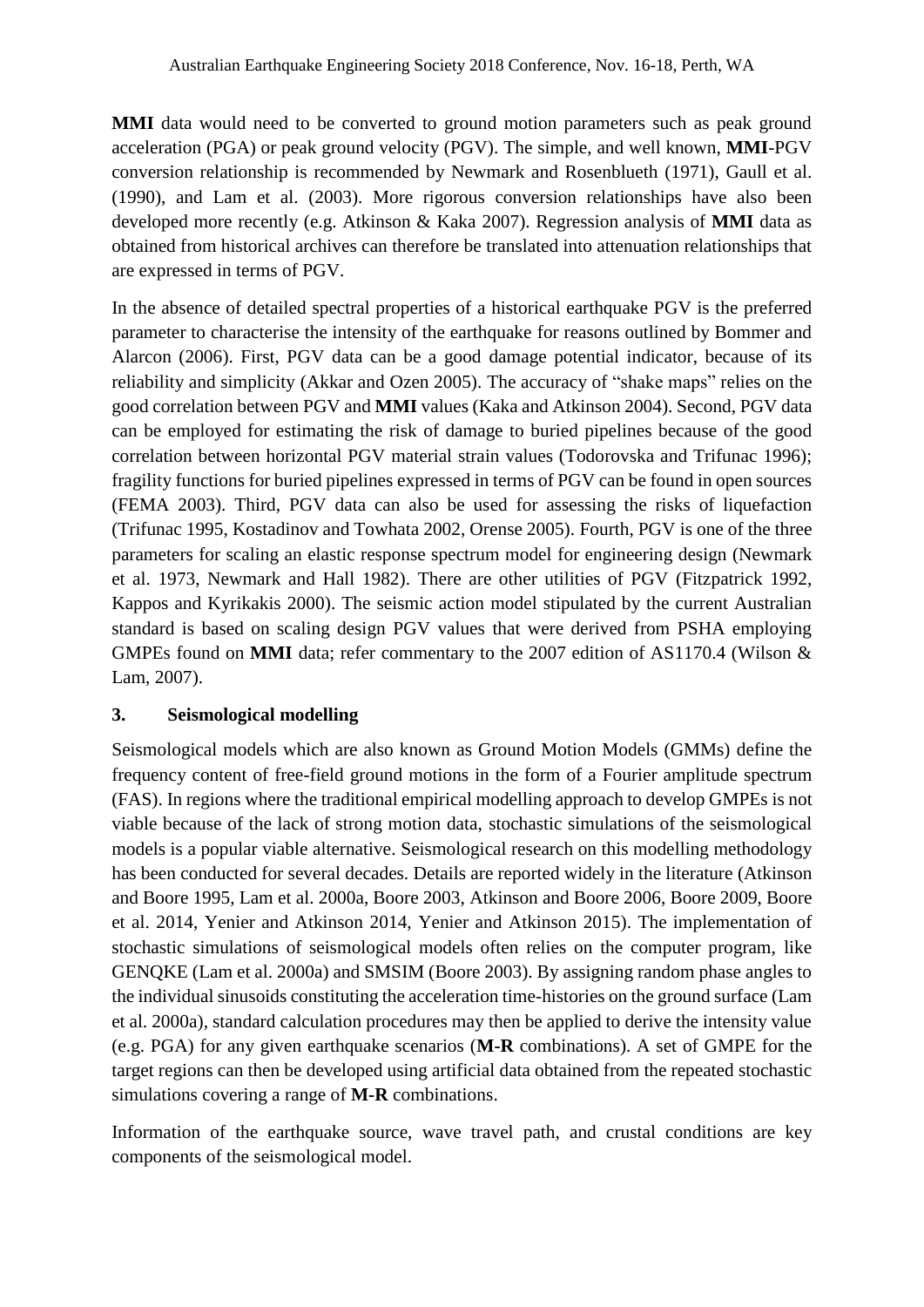Source factors that have been developed with the notion of a "point source" (including "singlepoint" and "double-point") can be regarded as the first generation source model (Brune 1970, Boore 1983, Atkinson and Boore 1995, Atkinson 2004, Atkinson and Boore 2014). In a study undertaken by GA in which data recorded from 1200 ground motion records from 84 earthquakes occurring in western Australia was analysed it was found that the average stress drop for large magnitude events was consistent across different parts of Australia (Allen et al. 2006). It has also been found from a follow up study of south-eastern Australian earthquakes that the average Brune stress drop was in the range 23 - 50 MPa (230- 500 bar) depending on the depth of the source (Allen 2012). To address the effects of near-source saturation that is resulted from the finite dimension of the fault source it has been proposed that the earthquake source be resolved into independent "point sources" (Motazedian and Atkinson 2005, Atkinson and Boore 2006). Alternatively, an equivalent-point source along with a magnitude-dependent pseudo-depth forming part of the geometric spreading function has also been proposed (Yenier and Atkinson 2014). The Specific Barrier Model (SBM) has been developed for mimicking the physical behaviour of the seismic source (Halldorsson and Papageorgiou 2005, Zafarani et al. 2008).

The regional path factor which is used to describe the attenuation behaviour of the seismic wave energy comprises the geometric and anelastic attenuation factors (which are distancedependent parameters). Meanwhile, the local crustal factor is used to encapsulate the combined effects of upper-crustal amplification and attenuation.

Complexity in the earthquake generation process and the associated uncertainties that are embodied in empirical GMPEs cannot possibly be captured completely by seismological modelling, nor by the stochastic modelling process. To address these intrinsic deficiencies of seismological modelling a new class of (semi-empirical) modelling approaches namely the *Hybrid Empirical Method* (**HEM**) that was first proposed by Campbell (2003) and the *Referenced Empirical Method* (**REM**) have been developed. Details of these more recently developed modelling methodologies have been reported in numerical literature references (Atkinson 2008, Atkinson and Boore 2011, Atkinson and Motazedian 2013, Hassani and Atkinson 2015). In **HEM**, the empirical GMPE from the (relatively data-rich) "host" region is modified by a set of adjustment factors which can be derived from spectral ratios of the stochastically simulated ground motions developed for both the host region and the (data-poor) target region, into a new GMPE for use in the target region (e.g. Pezeshk et al. (2015)). In **REM**, the set of adjustment factors are determined from spectral information that is contained in field recorded data. Thus, it is only viable to implement **REM** if there are adequate recorded data in both regions. Thus, the introduction of **REM** cannot supplant a full stochastic model (e.g. model presented in Atkinson and Boore, 2006) in the development of GMPEs (Atkinson, 2008). Both the stochastic modelling approach and **HEM** can be regarded as viable methods of developing GMPEs for regions of low-to-moderate seismicity.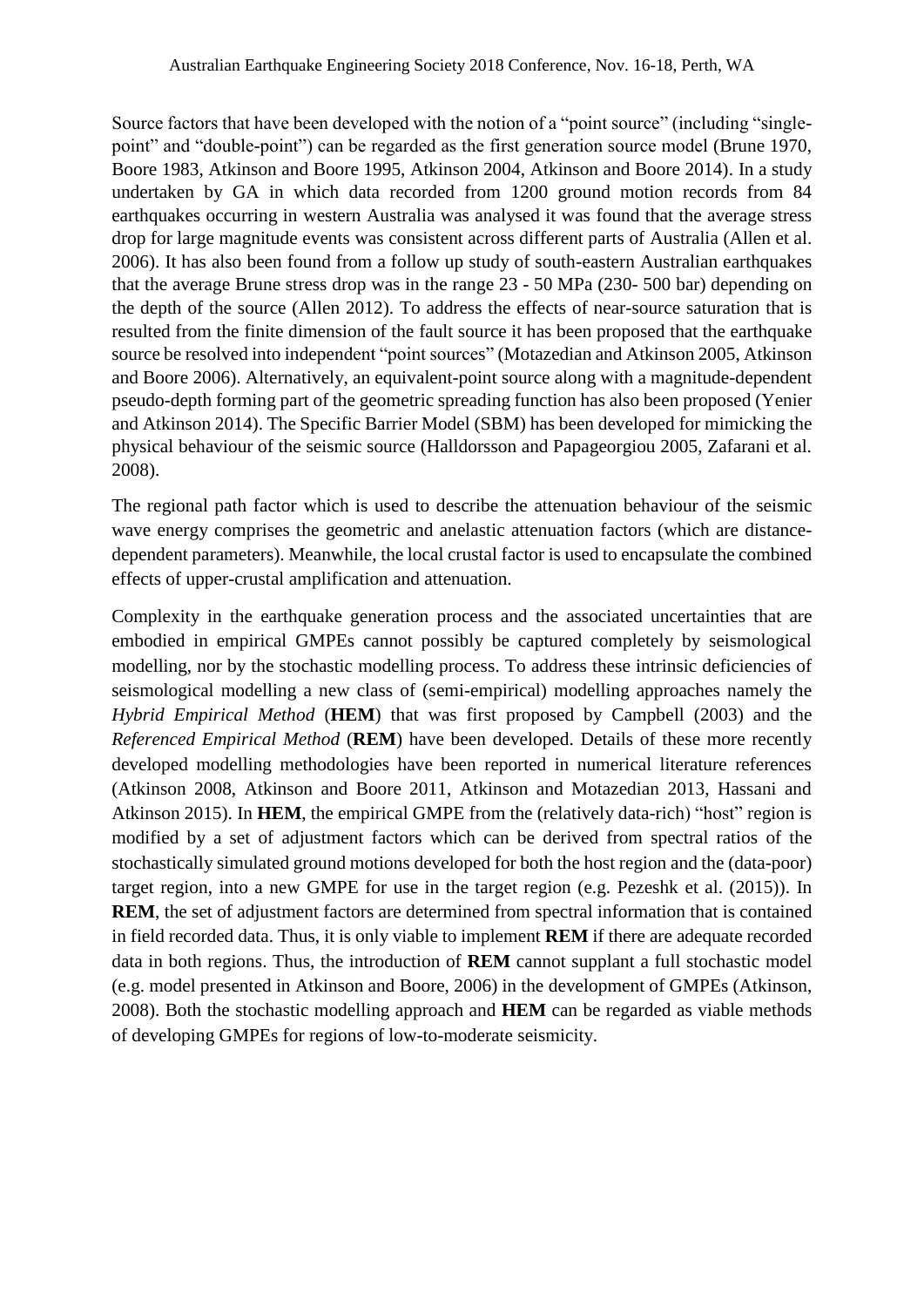### **4. Seismological modelling for south-eastern Australia**

The *Component Attenuation Model* (**CAM**) is a form of seismological modelling which has been applied to south-eastern Australia and many other intraplate regions as reported in the literature for the past two decades (e.g. Lam et al, 2000b, 2003, 2004, 2010; Lam and Wilson, 2008; Tang et al, 2017). In **CAM** the spectral properties of the earthquake ground motion are decoupled into several component factors: namely the *source* (α), *path* (β) and *crustal* factor (ɤ) which are used for scaling a design response spectrum/peak ground motions. The decoupling essentially enables ground motions to be predicted by combining the generic source behaviour of earthquakes occurring in (the very well-studied region of) Eastern North America and the path and crustal of a targeted region (like south-eastern Australia) based on information obtained from seismological surveys.

The path factor is much dependent mainly on two factors: (1) the quality of the rock crust in the transmission of seismic shear waves considering the dissipation of energy which is known as anelastic attenuation and (2) the behaviour of geometric spreading of energy. Central to the determination of the crustal factor is the assumed shear wave velocity (SWV) profile. Such information can be obtained using the SPAC survey (Lam et al. 2004). The Shear-wave velocity (SWV) profiles, which are used to determine the local crustal factor, will be obtained by mimicking the profiles obtained by geology-based method (Lam et al. 2004, Roberts et al. 2004, Chandler et al. 2006).

Numerous recommendations for the value of the anelastic attenuation quality factor (*Q*) the geometric spreading function (*G*), and the parameter characterising the shear wave velocity profile of the rock crust (*VS30*) and the attenuation properties of the crustal materials near the earth surface  $\kappa_0$  (pronounced as "kappa") that have been reported in the literature for Australia are listed in **Table 1**.

In **CAM** (Lam and Wilson 2008) the response spectrum in the velocity controlled region is scaled by the velocity parameter: RSV<sub>max</sub> whereas the acceleration and displacement controlled regions are defined in accordance with a deterministic value of the corner periods. In the book chapter presenting **CAM** (Lam et al. 2010) the design response spectrum for supporting the displacement-based approach for the design and assessment of structures is scaled jointly by the velocity and displacement parameters. In updated **CAM** (Tang et al. 2017) response spectral values at various predetermined natural period of vibration up to a natural period of 8s is predicted. An algebraic expression for calculation of the upper-crustal modification factor considering regional crustal conditions has also been incorporated.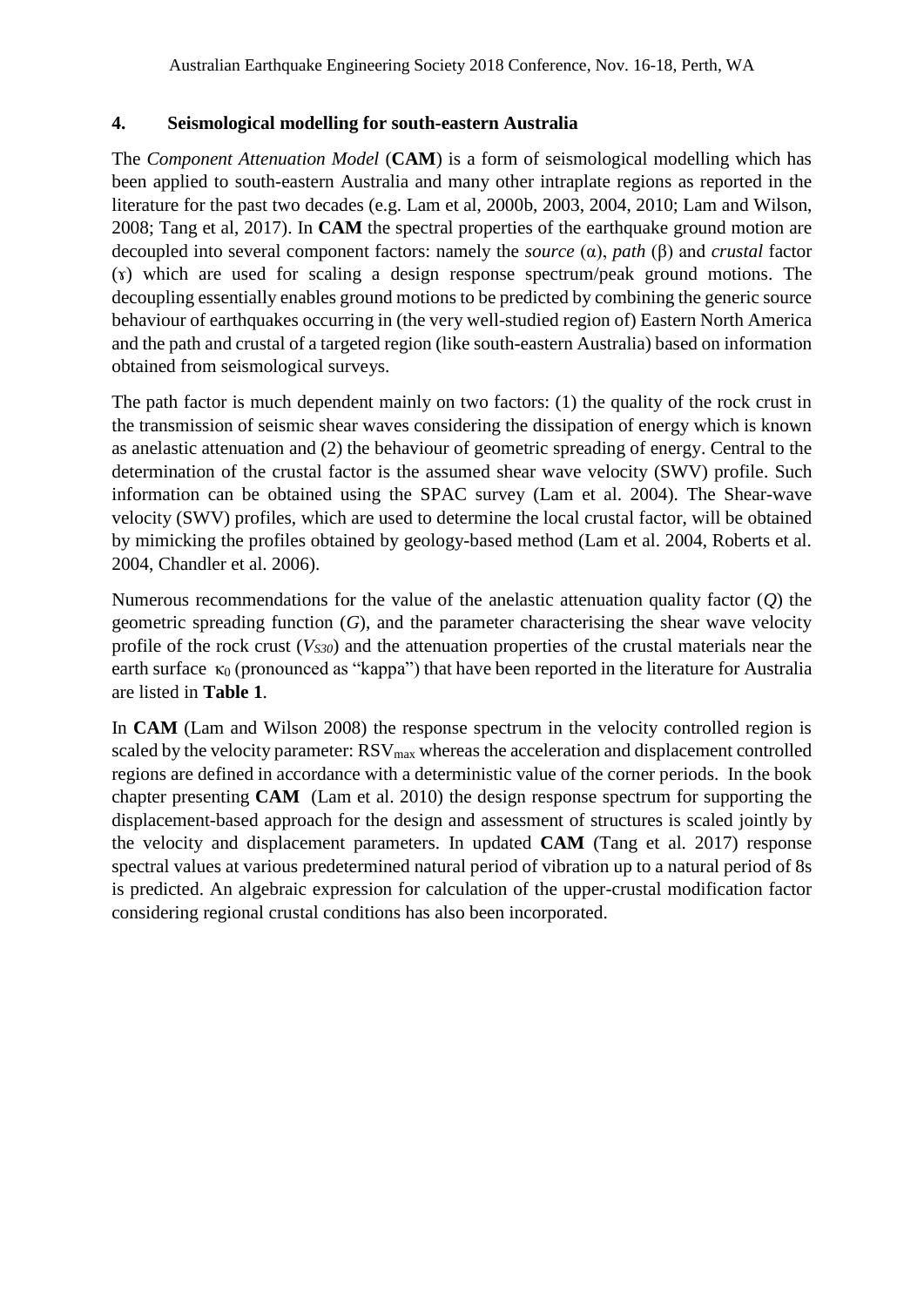|                                                    |                                                                                                                                            |                                                                                       | Table 1                                      |                                                                                       |                                                                                                      | <b>I. Representative Australian attenuation modes</b>                                                                           |                                                                        |                                                                                                                     |                                                                        |
|----------------------------------------------------|--------------------------------------------------------------------------------------------------------------------------------------------|---------------------------------------------------------------------------------------|----------------------------------------------|---------------------------------------------------------------------------------------|------------------------------------------------------------------------------------------------------|---------------------------------------------------------------------------------------------------------------------------------|------------------------------------------------------------------------|---------------------------------------------------------------------------------------------------------------------|------------------------------------------------------------------------|
| Model and<br>Reference                             | $($ Allen 2012)<br>A12                                                                                                                     | (Lam et al.<br>CAM<br>2010)                                                           | (Somerville et<br>al. 2009)<br><b>SGC09</b>  | Wilson 2008)<br>(Lam and<br>CAM                                                       | L08 (Liang et<br>Gaull 2004)<br>(Hao and<br>al. 2008)                                                | (Allen et al.<br>2007)<br>A07                                                                                                   | (Allen et al.<br>2006)<br>A06                                          | (Allen et al. 2004)<br>$\triangle$ <sub>04</sub>                                                                    | Gibson 1995)<br>(Wilkie and<br>WG95                                    |
| Geometric<br>Spreading<br>$\widetilde{\mathbf{G}}$ | ${\bf R}^{-1.66}$ , ${\bf R} > 150$<br>$\mathbf{R}^{\text{-}1.33},\,\mathbf{R}\leq90$<br>$\mathbf{R}^{+032},\,90<\mathbf{R}$<br>$\leq 150$ | $1/1.5D$ , $1.5D <$<br>$1/R$ , $R \le 1.5D$<br>$R \le 2.5D$<br>$R^{0.5}$ , $R > 2.5D$ |                                              | $1/1.5D$ , $1.5D <$<br>$R^{0.5}$ , $R > 2.5D$<br>$1/R$ , $R \le 1.5D$<br>$R\leq 2.5D$ | $1/1.5D$ , $1.5D <$<br>${\bf R}^{0.5}, {\bf R} > 2.5{\bf D}$<br>$1/R$ , $R \le 1.5D$<br>$R \le 2.5D$ | ${\bf R}^{-1.0}, {\bf R} > 160$<br>${\bf R}^{+0.1}$ , 90 < ${\bf R}$<br>$\mathbf{R}^{-.3}, \, \mathbf{R} \leq 90$<br>$\leq 160$ | $R^{0.5}$ , $R > 80$<br>$R^{-1}$ , $R \leq 80$<br>$\Xi$<br>E           | $\mathbf{R}^{0.5},\,\mathbf{R}>80$ km<br>$\mathbf{R}^{-1}$ , $\mathbf{R} \leq 80$ km                                |                                                                        |
| attenuation<br>factor Q(f)<br>Anelastic            | 0.015log(f)<br>0.000585-<br>min(0,                                                                                                         |                                                                                       |                                              | $160f^{0.56}$                                                                         | $700f^{0.25}$                                                                                        | $10^{3.66-1.44logf + 0.5}$                                                                                                      | $457f^{0.37}$                                                          | $(1.85R + 10exp(-0.1R))$<br>$(0.42R+212.11)*f(0.5-$<br>* $f^{(0.96-0.0039R)}$ , R $\leq$ 150<br>0.0003R), $R > 150$ | $20f^{0.5}$ , $D \leq 4$<br>$100f^{0.85}, D >$<br>$4 \text{ km}$<br>km |
| $V_{S3\theta}$                                     | $0.82$ km/s                                                                                                                                |                                                                                       | $0.865$ km/s                                 | $0.6 - 0.8$ km/s                                                                      |                                                                                                      |                                                                                                                                 |                                                                        |                                                                                                                     |                                                                        |
| S                                                  | 0.006s                                                                                                                                     |                                                                                       | 0.006s                                       | 0.035s                                                                                |                                                                                                      |                                                                                                                                 | $\mathbf{I}$                                                           |                                                                                                                     |                                                                        |
| Applicable<br>range*                               | $2.0 \leq f \leq 24$ Hz<br>$4.0 \leq \mathbf{M}\mathbf{w} \leq$<br>${\bf R} \le 400$<br>7.5                                                | $5 \leq M_W \leq 7$<br>${\bf R} \le 100$                                              | $5 \leq M_W \leq 7.5$<br>$0 \leq R \leq 500$ | $5 \leq M_{\rm W} \leq 7$<br>$\mathbf{R} \leq 100$                                    | ${\bf R} \le 100$<br>$M_L \leq 6$                                                                    | $0.78 \le f \le 19.9$<br>$1.99 \leq \mathbf{M}\mathbf{L} \leq$<br>4.65<br>Hz                                                    | $2.13 \leq \mathbf{M_L} \leq$<br>$1.07 \leq f \leq$<br>25.0 Hz<br>4.76 | $1.79 \le f \le 11.79$ Hz<br>$1.68 \le M_L \le 5.02$                                                                | $2 \leq f \leq 20$ Hz                                                  |
| Applicable<br>region                               | South-eastern<br>Australia                                                                                                                 | Intraplate<br>regions                                                                 | Cratonic-<br>Australia                       | Australia<br>Eastern                                                                  | Southwest<br>Australia<br>Western                                                                    | South-eastern<br>Australia                                                                                                      | Southwest<br>Australia<br>Western                                      | South-eastern Australia                                                                                             | Victoria                                                               |

 $\smash{C}$ 

When applicable range is not explicitly stated in paper it was inferred from data comparisons, "

**D**" is the crustal thickness, km)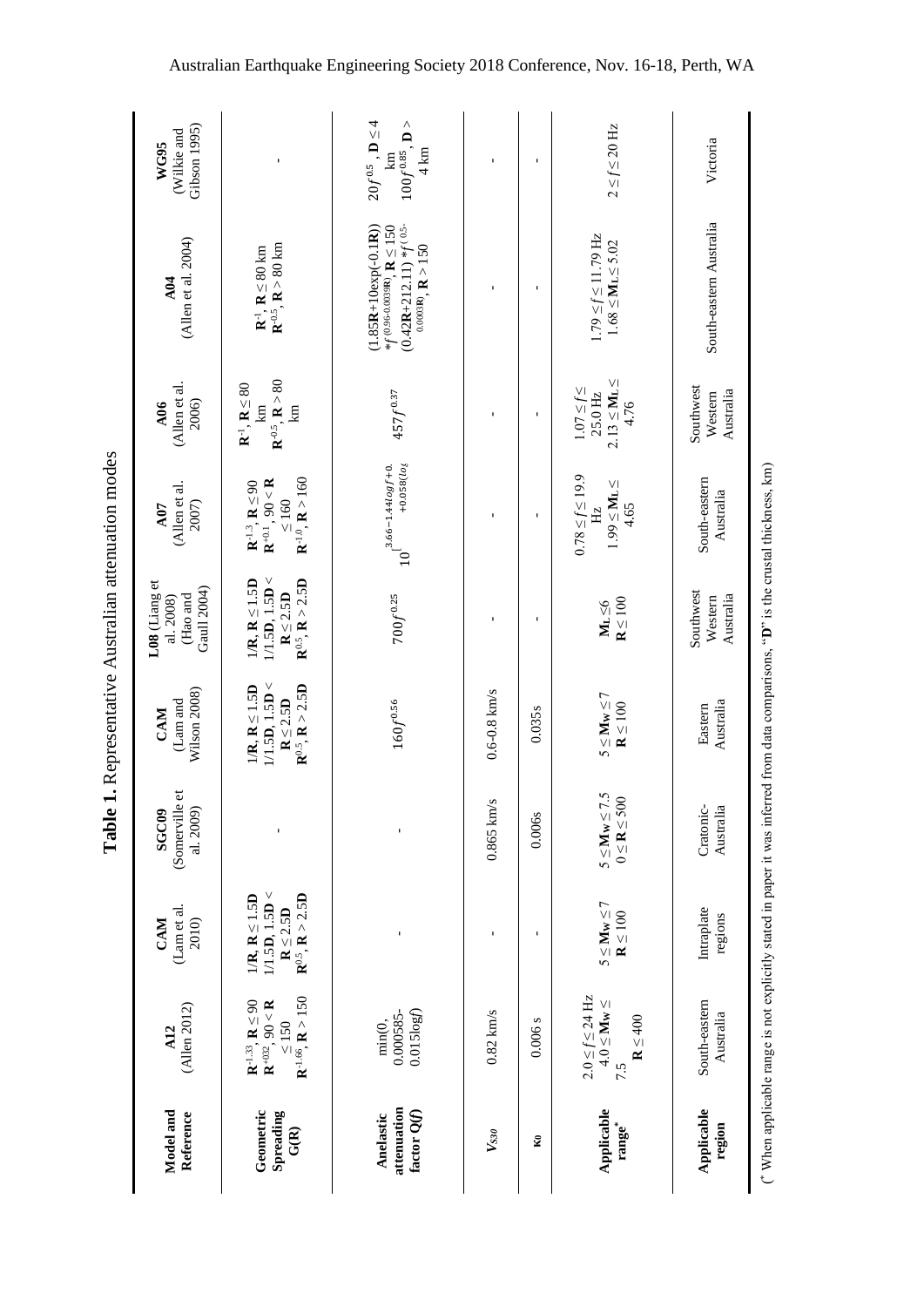#### **5. Comparison with historical MMI data**

This article is aimed at supporting the latest version of **CAM** by comparing the modelled PGV values with results inferred from **MMI** data of historical events occurring in south-eastern Australia (SEA). A number of GMPEs including that of **NSHA2018** of GA, the **SGC09** model proposed by Somerville et al. (2009), and **LSK03** model that proposed by (Lam et al. 2003) and **CAM** (Tang et al. 2018) have been incorporated into the comparison study (refer **Table 2**). **A12** (Allen 2012) model does not give PGV predictions; the authors made use of the conversion relationship:  $PGV = RSV_{max}/1.8$  (Lam et al. 2010) to obtain the modelled PGV values.

| No. | GMPE            | <b>Reference</b>          |  |
|-----|-----------------|---------------------------|--|
|     | A <sub>12</sub> | Allen $(2012)$            |  |
|     | <b>AB06</b>     | Atkinson and Boore (2006) |  |
| 3   | <b>CY08</b>     | Chiou and Youngs (2008)   |  |
| 4   | <b>SGC09</b>    | Somerville et al. (2009)  |  |
|     | LSK03           | Lam et al. (2003)         |  |
| 6   | CAM             | This study $*$            |  |

**Table 2**. List of GMPEs for comparison analysis

(Note: **A12**, **SGC09**, **LSK03** are specifically developed for Australian condition; **AB06** and **CY08** are for ENA and WNA respectively; **CAM** used in this study can be adjusted to any intraplate regions, and the details can be found in Tang et al. 2018)

The magnitude (**ML**) of the 13 historical earthquakes that have been included in the comparison is larger than 5, and the recorded intensity values were taken from within 200 km of the epicentre (**Figure 1**). The PGV-**MMI** conversion relationship as presented in equation (1) as developed by Atkinson and Kaka (2007) was used to transfer PGV values calculated by **CAM** and other selected GMPEs into **MMI** values contained in the Isoseismal maps for comparison. The same conversion relationship (equation 1) was adopted by a previous study undertaken by GA (Leonard 2015).

$$
MMI = \begin{cases} 4.37 + 1.32 * logPGV + 0.47 - 0.19 * M + 0.26 * logR & logPGV \le 0.48 \\ 3.54 + 3.03 * logPGV + 0.47 - 0.19 * M + 0.26 * logR & logPGV > 0.48 \end{cases}
$$
(1)

where **M** and **R** are moment magnitude and hypocentral distance respectively, and the unit of PGV is cm/s.

Information of the historical events was partly based on compilations by the second co-author and co-workers Lam et al. (2003) and partly on more updated information provided by GA as shown on its website [\(http://www.ga.gov.au/earthquakes\)](http://www.ga.gov.au/earthquakes). Details of the individual events can be found in **Table I** of the **Appendix**. Many of the listed events are identified with the local magnitude  $(M<sub>L</sub>)$  of the earthquake. Thus, conversion to moment magnitude  $M$  (or  $M<sub>W</sub>$ ) is necessary. A correction study on earthquake magnitude values based on vertical component of the recorded seismograms was first undertaken in the 1990's (Wilkie et al. 1994). More recent studies in preparation for the *2018 National Seismic Hazard Assessment (*NSHA2018*)* by GA for conversion to moment magnitude values have been presented (Allen 2017, Ghasemi and Allen 2017). These latest relationships (of the bi-linear form as defined by equation 2) have been employed in the current study undertaken by the authors of this article for determining the moment magnitude of events that have been recorded.

$$
\mathbf{M} = \begin{cases} 2/3 \, \mathbf{M}_{\mathbf{L}} + 1.2, & \mathbf{M}_{\mathbf{L}} \le 4.5 \\ \mathbf{M}_{\mathbf{L}} - 0.3, & \mathbf{M}_{\mathbf{L}} > 4.5 \end{cases} \tag{2}
$$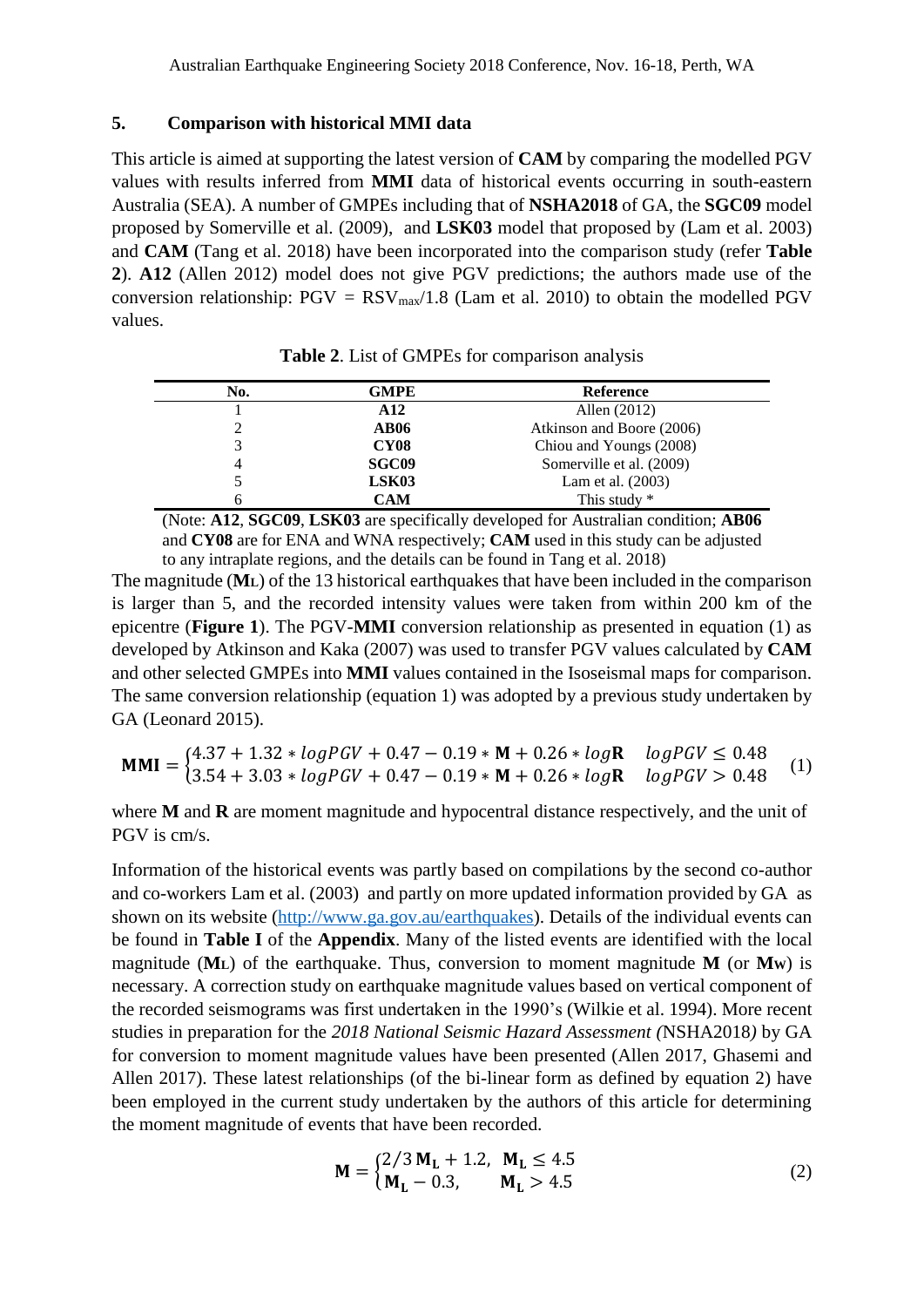Values of parameters for input into **CAM** are listed in **Table 3**. The shear-wave velocity profile and the corresponding frequency-dependent combined amplification and attenuation factor assumed for south-eastern Australia are shown in **Figure 2(a)** and **Figure 2(b)** respectively.

The overall comparison result is shown in **Figure 3**, and the corresponding overall average residuals (predicted **MMI** – recording **MMI**) are listed in **Table 4**. In **Figure 3**, the *x*-axis is the historical recording **MMI** values on rock site (obtained from the original **MMI** value and the modification factor listed in **Table 3**), and the *y*-axis shows the predicted **MMI** values obtained from various GMPEs. By a rough glance of **Figure 3**, the values of **MMI** predicted by the considered GMPEs are larger than the recorded values in conditions of low intensity of shaking. This trend is gradually reversed as the intensity is increased. The discrepancies listed in **Table 4** might well have reflected the fact that both **SGC09** and **A12** were derived from instrumented records that were of much lower magnitude than that of the historical earthquakes considered in this study. The geometric attenuation factor of R-1.3 as adopted by **AB06**, and R-<sup>1.33</sup> as adopted by **A12**, as opposed to the conventional factor of  $\mathbb{R}^{-1}$  should also be noted as it is still uncertain if the assumptions made by **AB06** and **A12** can be applied to south-eastern Australia. The fact that **CY08** model was derived principally from recordings of shallow crustal earthquakes in active tectonic regions should also be noted. Predictions by **LSK03** and **CAM** are shown to be in reasonable agreement with the recorded values for **MMI** exceeding V and very conservative in the lower intensity range.

| <b>Parameter</b>                      | <b>Value</b>                                        |  |  |  |
|---------------------------------------|-----------------------------------------------------|--|--|--|
| Source Shear-wave Velocity (km/s)     | 3.6                                                 |  |  |  |
| Source Density $(g/cm^3)$             | 2.8                                                 |  |  |  |
| Stress Drop (bar)                     | 200                                                 |  |  |  |
| $\Delta$ (cm/s)                       | $6.113*$                                            |  |  |  |
|                                       | $R^{-1}$<br>$0 \leq R \leq 70$ ,                    |  |  |  |
| Geometric Attenuation Factor (G)      | ${\bf R}^0$<br>$70 < R \le 130$ ,                   |  |  |  |
| (Atkinson and Boore 1995)             | $R^{-0.5}$<br>$130 < R$ ,                           |  |  |  |
| Anelastic Attenuation Factor $(Q_0)$  | 200 (NSW)                                           |  |  |  |
| (Lam et al. 2003)                     | 100 (VIC)                                           |  |  |  |
| (Lam et al. 2003)                     | 300 (SA)                                            |  |  |  |
| $V_{S30}$ (km/s)                      | 0.82 (Lam et al. 2004, Allen 2012)                  |  |  |  |
| $\kappa_0(s)$                         | 0.006 (Somerville et al. 2009, Allen 2012)          |  |  |  |
| Modification factor ( $PGV_S/PGV_R$ ) | 1.5 (Standards Australia 2007, Lam and Wilson 2008) |  |  |  |

**Table 3.** Parameters used in **CAM** for SEA

(Note: ∆ is determined from the linear interpolation of recordings at **M**6.5**R**30 and **M**5.3**R**30, PGV<sup>S</sup> and  $PGV_R$  refer to PGV value on soil site and rock site respectively, the value of 1.5 is suggested by the Australian Standard (AS1170.4: 2007) and identified by Lam and Wilson (2008) for site class D with deep or soft soil site)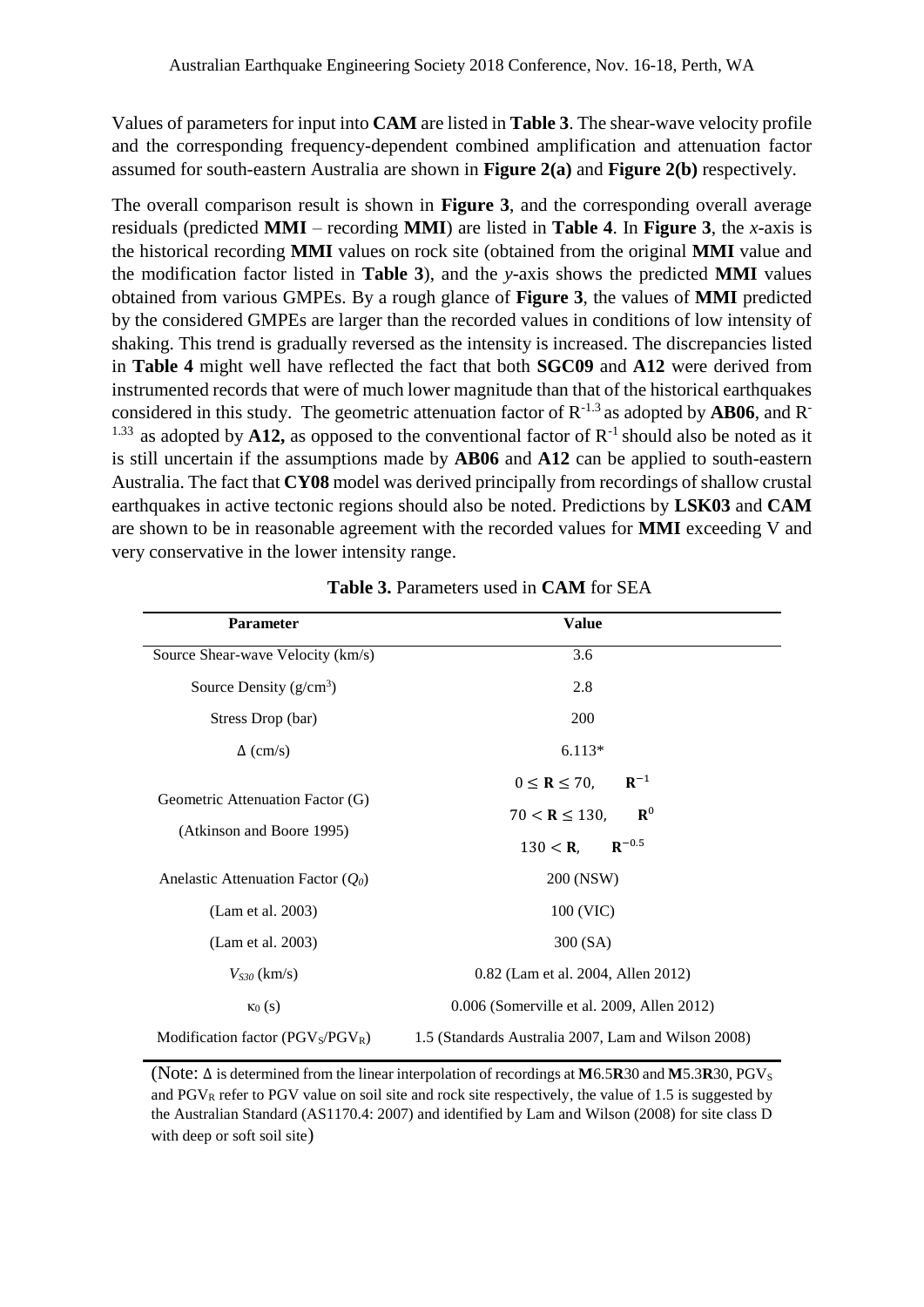

**Figure 1.** Magnitude-distance combinations in south-eastern Australia (SEA) region



(b) Combined amplification and attenuation factor

**Figure 2**. Shear-wave velocity profiles and corresponding frequency-dependent amplification factor for SEA. The profile of **LAC04** was obtained using SPAC and geological-based procedure for Melbourne site condition (Lam et al. 2004), and the profile of **CAM** (this study,  $V_{S30} = 0.82$  km/s) and the profile proposed by **SGC09** ( $V_{S30} = 0.865$  km/s) is obtained from **BJ97** crustal model with the suggested by Allen (2012) and the amplification factor are obtained from *SRI (square-root impedance)* method (Boore and Joyner 1997),  $\kappa_0 = 0.006s$ .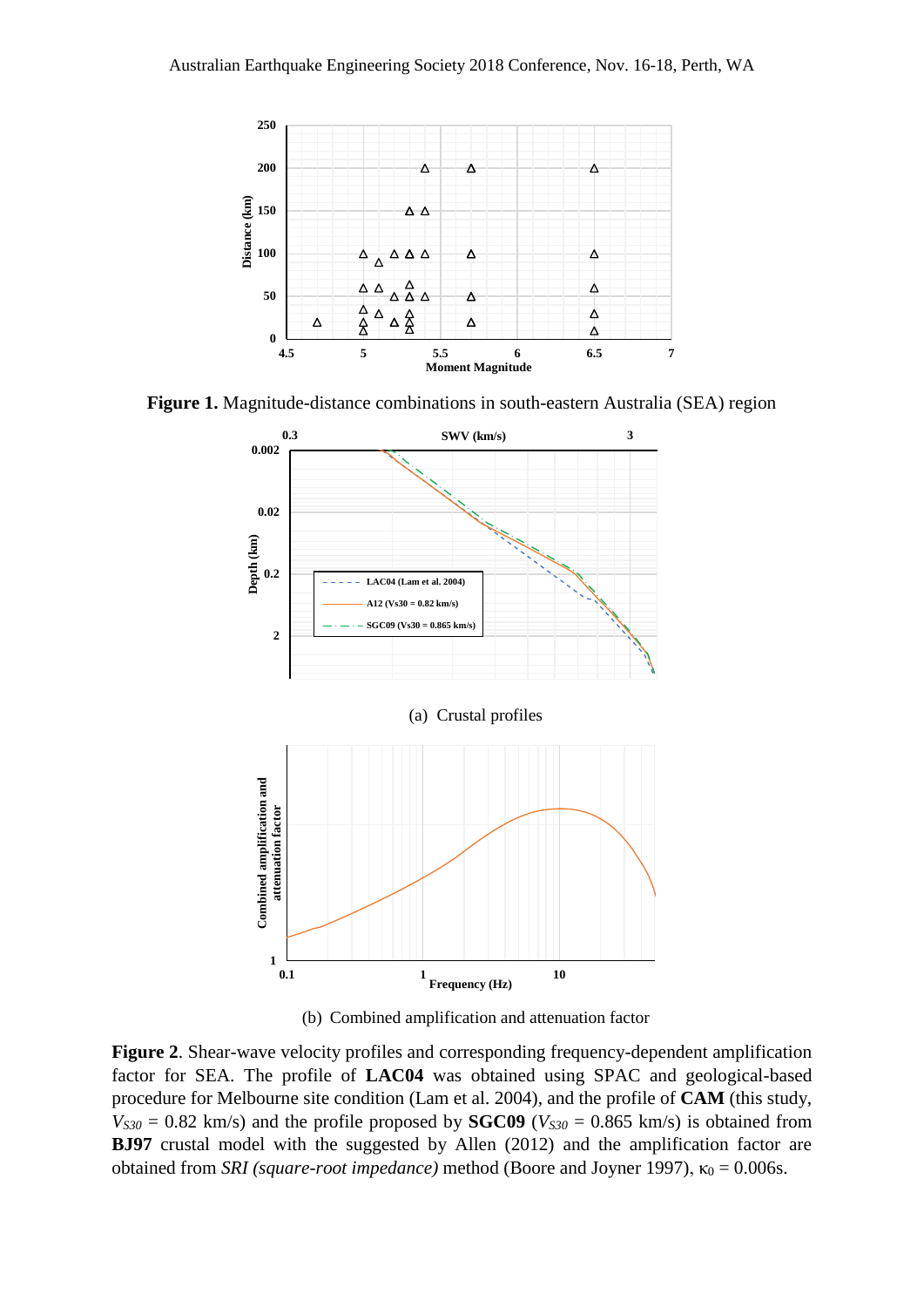

(c) **CY08** model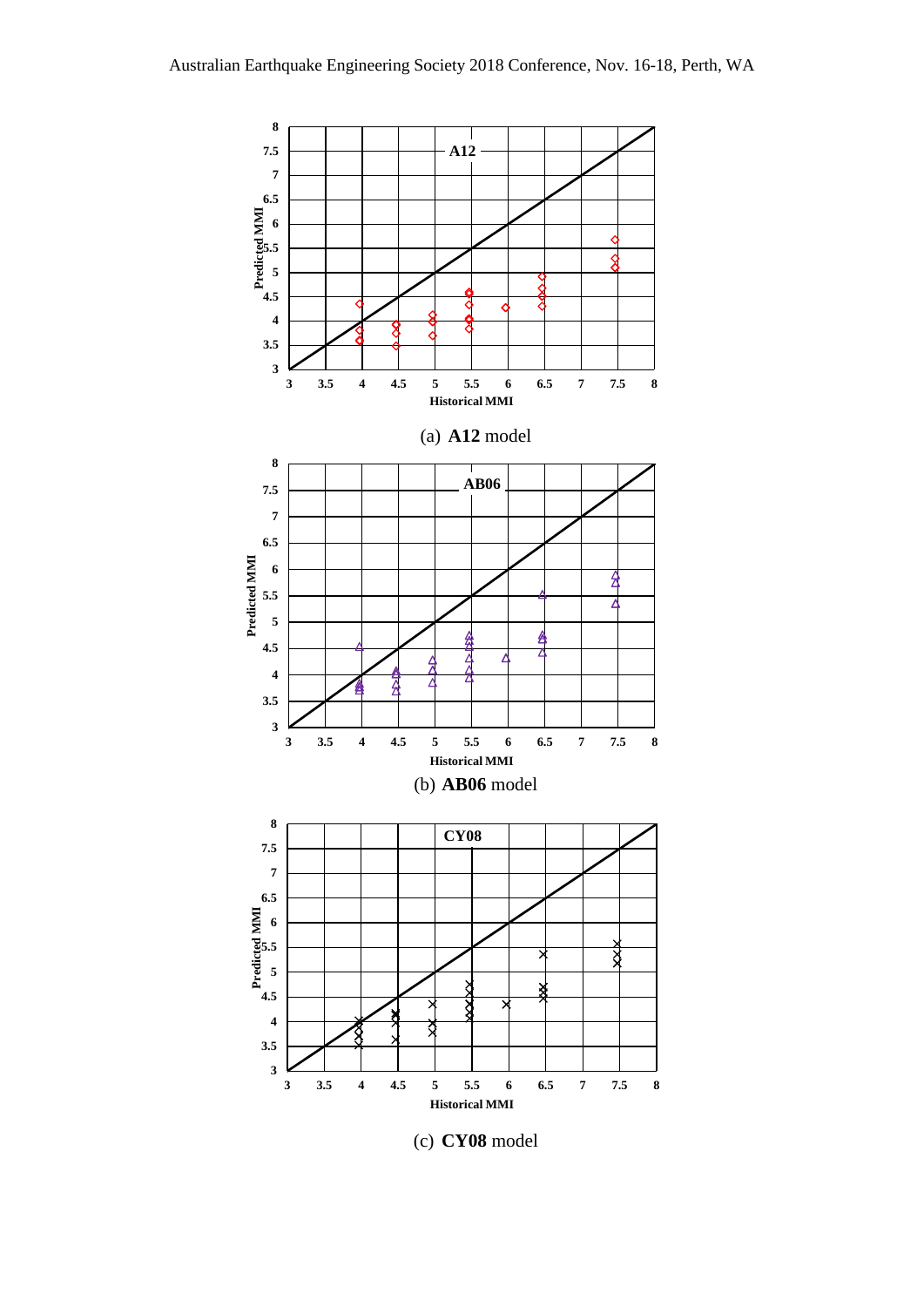

**Figure 3.** Predicted **MMI** obtained by selected GMPEs and historical recording **MMI**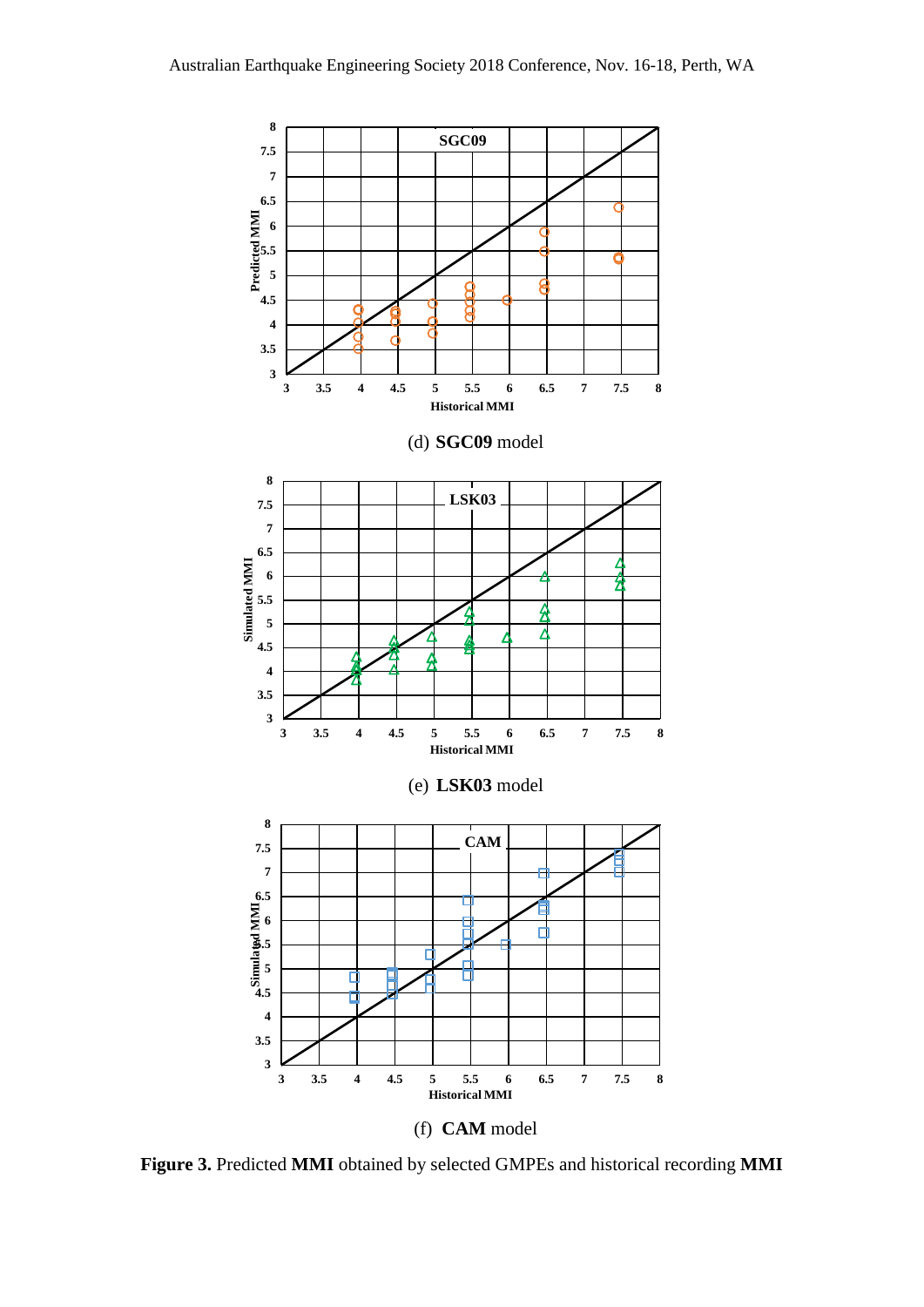| <b>GMPE</b>     | <b>Overall average residuals</b> |
|-----------------|----------------------------------|
| A <sub>12</sub> | $-0.65687$                       |
| AB06            | $-0.42054$                       |
| <b>CY08</b>     | $-0.53663$                       |
| SGC09           | $-0.51523$                       |
| LSK03           | $-0.30394$                       |
| <b>CAM</b>      | 0.008086                         |

**Table 4.** Overall average residuals for selected GMPEs

# **6. Conclusion**

- i. The use of macro-seismic intensity data that are contained in Isoseismal maps for modelling GMPEs (citing early work undertaken for Australia by Gaull and his coworkers) has been reviewed.
- ii. The stochastic simulation of the seismological model methodology for developing ground motion models has also been reviewed.
- iii. This article is aimed at combining the two modelling techniques for developing a GMPE for south-eastern Australia (**SEA**).
- iv. The Component Attenuation Mode (**CAM**) which is essentially a seismological model that is presented in the format of a GMPE is then introduced. Parameters that are for input into the model and are representative of regional conditions for south-eastern Australia have been identified.
- v. The GMPEs so derived for using **CAM** were employed for calculating PGV values based on scenarios of historical earthquake events that have occurred in south-eastern Australia in historical times.
- vi. The modelled PGV values were then converted to **MMI** values for comparison with information recorded from the field as shown on historical archives. The comparison study has also included values inferred from a few existing GMPEs. The satisfactory performance of the GMPE proposed in this study based on seismological modelling (**CAM**) has been demonstrated.

# **Acknowledgements**

The support of the Commonwealth of Australia through the Cooperative Research Centre program is acknowledged. Financial support from the Chinese Scholarship Council (CSC) to the first author Yuxiang Tang is also sincerely acknowledged.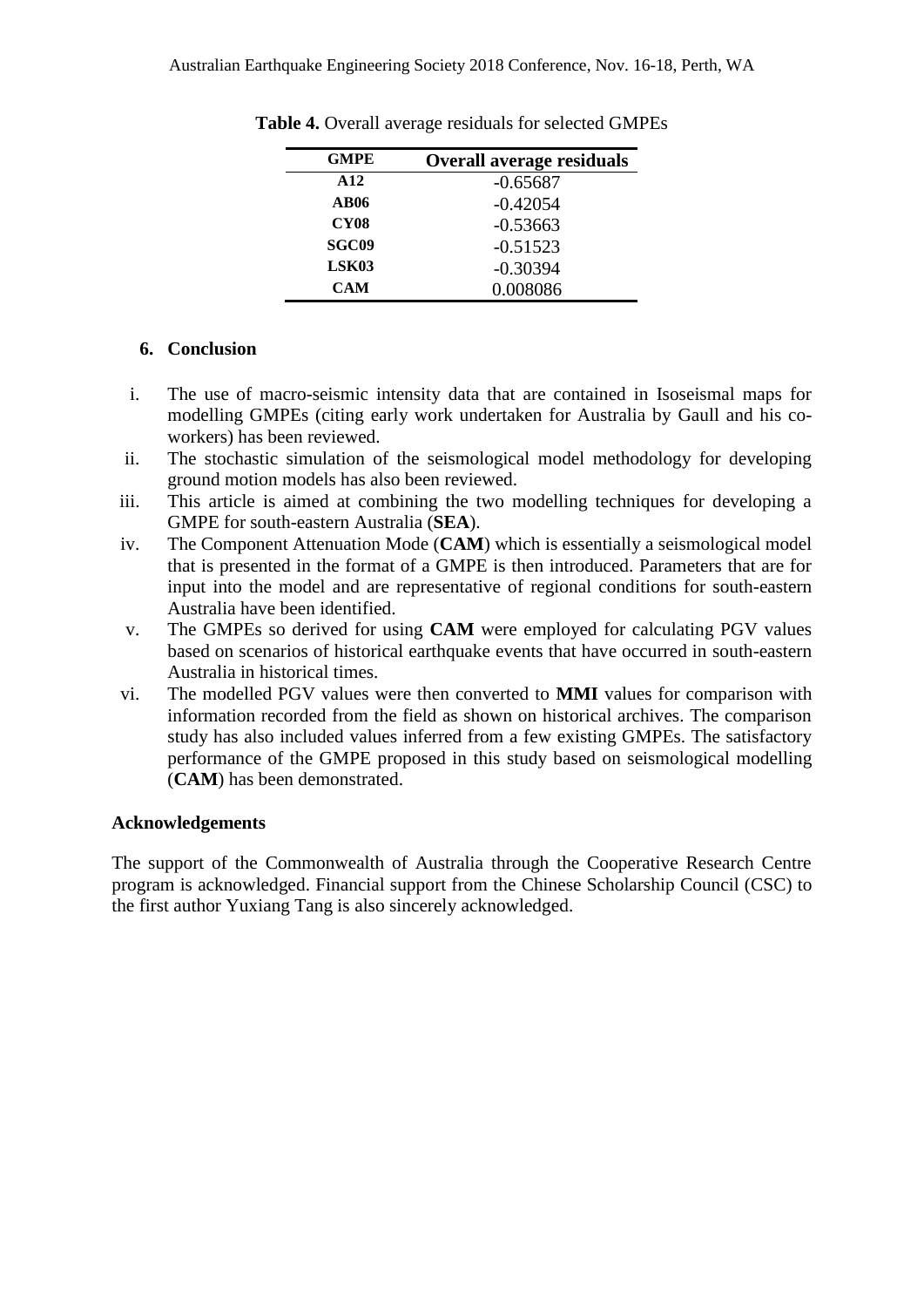# **References**

Akkar, S. and O. Ozen (2005). "Effect of Peak Ground Velocity on Deformation Demands for SDOF Systems." Earthquake Engng Struct. Dyn. **34**: 1551-1571.

Allen, T. I. (2012). "Stochastic Ground Motion Prediction Equations for Southeastern Australian Earthquakes using Updated Source and Attenuation Parameters. " Geology Australia. Canberra. **2012/69**.

Allen, T. I. (2017). "Towards an Updated National Seismic Assessment for Australia. " AEES. Canberra.

Allen, T. I., P. R. Cummins, T. I. Dhu, et al. (2007). "Attenuation of Ground-Motion Spectral Amplittudes." Bull. Seismol. Soc. Am. **97**(4): 1279-1292.

Allen, T. I., T. I. Dhu, P. R. Cummins, et al. (2006). "Empirical Attenuation of Ground-Motion Spectral Amplitudes in Southwestern Western Australia." Bull. Seismol. Soc. Am. **96**: 572- 585.

Allen, T. I., G. Gibson, A. Brown, et al. (2004). "Depth Variation of Seismic Source Scaling Relations: Implications for Earthquake Hazard in Southeastern Australia." Techonophysics **390**: 5-24.

Atkinson, G. M. (2004). "Empirical Attenuation of Ground Motion Spectral Amplitudes in Southeastern Canada and the Northeastern United States." Bull. Seism. Soc. Am **94**: 1079- 1095.

Atkinson, G. M. (2008). "Ground Motion Prediction Equations for Eastern North America from a Referenced Empirical Approach: Implications for Epistemic Uncertainty." Bull. Seismol. Soc. Am. **98**(3): 1304-1318.

Atkinson, G. M. and D. M. Boore (1995). "Ground-Motion Relations for Eastern North America." Bull. Seismol. Soc. Am. **85**(1): 17-30.

Atkinson, G. M. and D. M. Boore (2006). "Earthquake Ground-Motion Prediction Equations for Eastern North America." Bull. Seismol. Soc. Am. **96**(6): 2181-2205.

Atkinson, G. M. and D. M. Boore (2011). "Modifications to Existing Ground-Motion Prediction Equations in Light of New Data." Bull. Seismol. Soc. Am. **101**(3): 1121-1135.

Atkinson, G. M. and D. M. Boore (2014). "The attenuation of Fourier amplitudes for rock sites in eastern North America." Bull. Seism. Soc. Am **104**: 513-528.

Atkinson, G. M. and S. I. Kaka (2007). "Relationship between Felt Intensity and Instrumental Ground Motion in the Central United States and California." Bull. Seismol. Soc. Am. **97**(2): 497-510.

Atkinson, G. M. and D. Motazedian (2013). "Ground-Motion Amplitudes for Earthquakes in Puerto Rico." Bull. Seismol. Soc. Am. **103**(3): 1846-1859.

Boomer, J. J. and J. E. Alarcon (2006). "The Prediction and Use of Peak Ground Velocity." Journal of Earthquake Engineering **10**(1): 1-31.

Boore, D. M. (1983). "Stochastic Simulation of High-frequency Ground Motions based on Seismological Models of the Radiated Spectra." Bull. Seism. Soc. Am **73**: 1865-1894.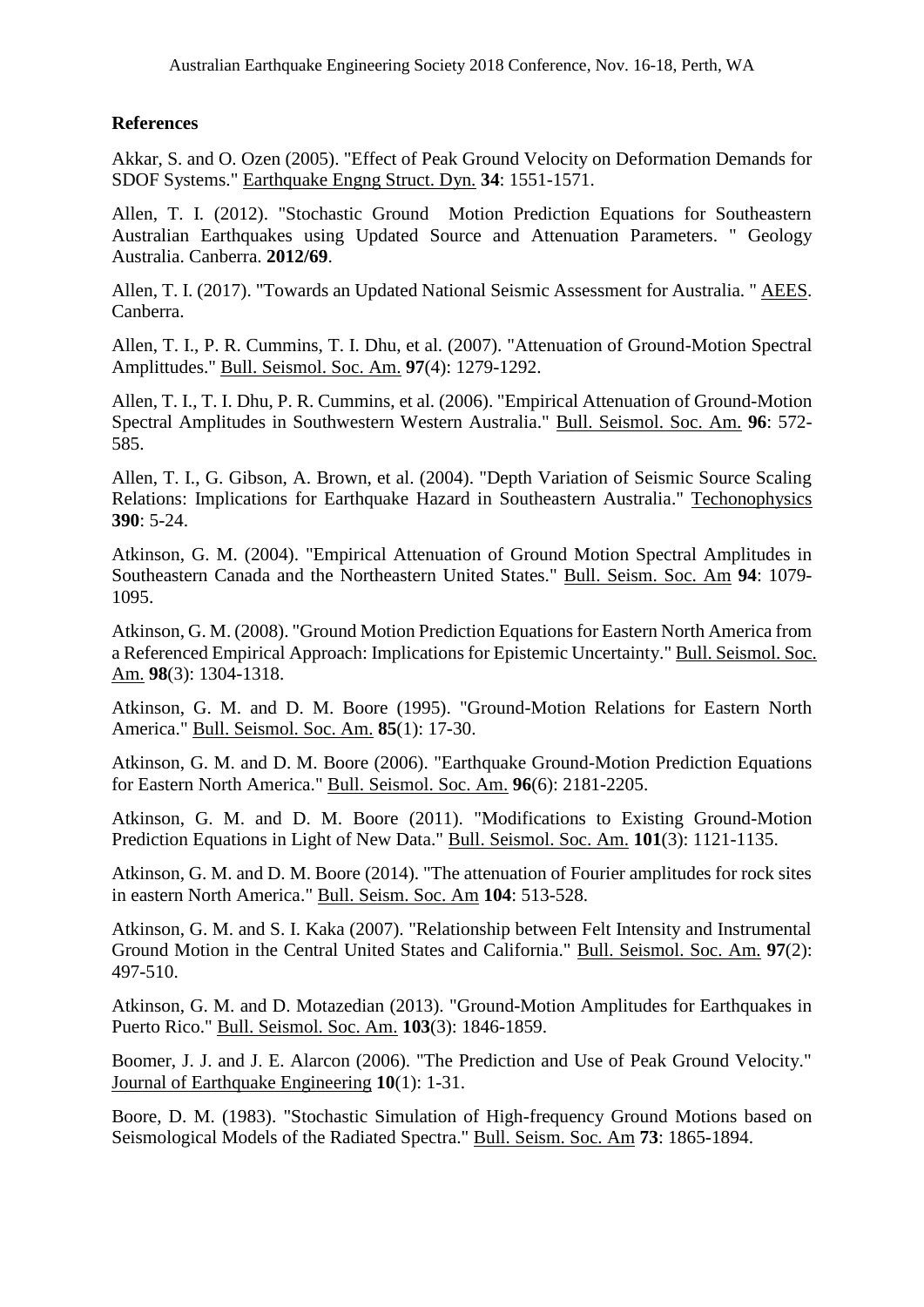Boore, D. M. (2003). "Simulation of Ground Motion Using the Stochastic Method." Pure appl. geophys **160**: 635-676.

Boore, D. M. (2009). "Comparing Stochastic Point-source and Finite-source Ground Motion Simulations: SMSIM and EXSIM." Bull. Seismol. Soc. Am. **99**: 3202-3216.

Boore, D. M., C. D. Alessandro and N. A. Abrahamson (2014). "A Generalization of the Double-Corner-Frequency Source Spectral Model and Its Use in the SCEC BBP Validation Exercise." Bull. Seismol. Soc. Am. **104**(5): 2387-2398.

Boore, D. M. and W. B. Joyner (1997). "Site Amplification for Generic Rock Sites." Bull. Seismol. Soc. Am. **87**(2): 327-341.

Boore, D. M., J. P. Stewart, E. Seyhan, et al. (2014). "NGA-West2 Equations for Predicting PGA, PGV, and 5% Damped PSA for Shallow Crustal Earthquakes." Earthq. Spectra **30**(3): 1057-1085.

Brune, J. N. (1970). "Tectonic Stress and the Spectra of Seismic Shear Waves from Earthquakes." Journal of Geophysical Research **75**(26): 4997-5009.

Campbell, K. W. and Y. Bozorgnia (2014). "NGA-West2 Ground Motion Model for the Average Horizontal Components of PGA, PGV, AND 5% Damped Linear Acceleration Response Spectra." Earthq. Spectra **30**(3): 1087-1115.

Chandler, A. M., N. T. K. Lam and H. H. Tsang (2006). "Near-surface Attenuation Modelling based on Rock Shear-wave Velocity Profile." Soil Dynamics and Earthquake Engineering **26**: 1004-1014.

Chiou, B. J. and R. R. Youngs (2008). "An NGA Model for the Average Horizontal Component of Peak Ground Motion and Response Spectra." Earthq. Spectra **24**: 173-215.

FEMA (2003). FEMA's Software Program for Estimating Potential Losses from Disasters.

Fitzpatrick, A. J. (1992). "Structural Design of Century Tower, Tokyo." The Structural Engineer **70**(18): 313-317.

Gaull, B. A., M. O. Michael-Leiba and J. M. W. Rynn (1990). "Probabilistic Earthquake Risk Maps of Australia." Australian Journal of Earth Sciences **37**: 169-187.

Ghasemi, H. and T. I. Allen (2017). Testing the Sensitivity of Seismic Hazard in Australia to New Empirical Magnitude Conversion Equations. AEES. Canberra.

Halldorsson, B. and A. S. Papageorgiou (2005). "Calibration of the Specific Barrier Model to Earthquakes of Different Tectonic Regions." Bull Earthquake Eng. **95**(4): 1276-1300.

Hao, H. and B. A. Gaull (2004). Prediction of Seismic Ground Motion in Perth Western Australia for Engineering Application. 13th World Conference on Earthquake Engineering Vancouver, B.C., Canada.

Hassani, B. and G. M. Atkinson (2015). "Referenced Empirical Ground-Motion Model for Eastern North America." Seismological Research Letters **86**(2A): 477-491.

Kaka, S. I. and G. M. Atkinson (2004). "Relationships between Instrumental Ground Motion Parameters and Modified Mercalli Intensity in Eastern North America." Bull. Seismol. Soc. Am. **94**(5): 1728-1736.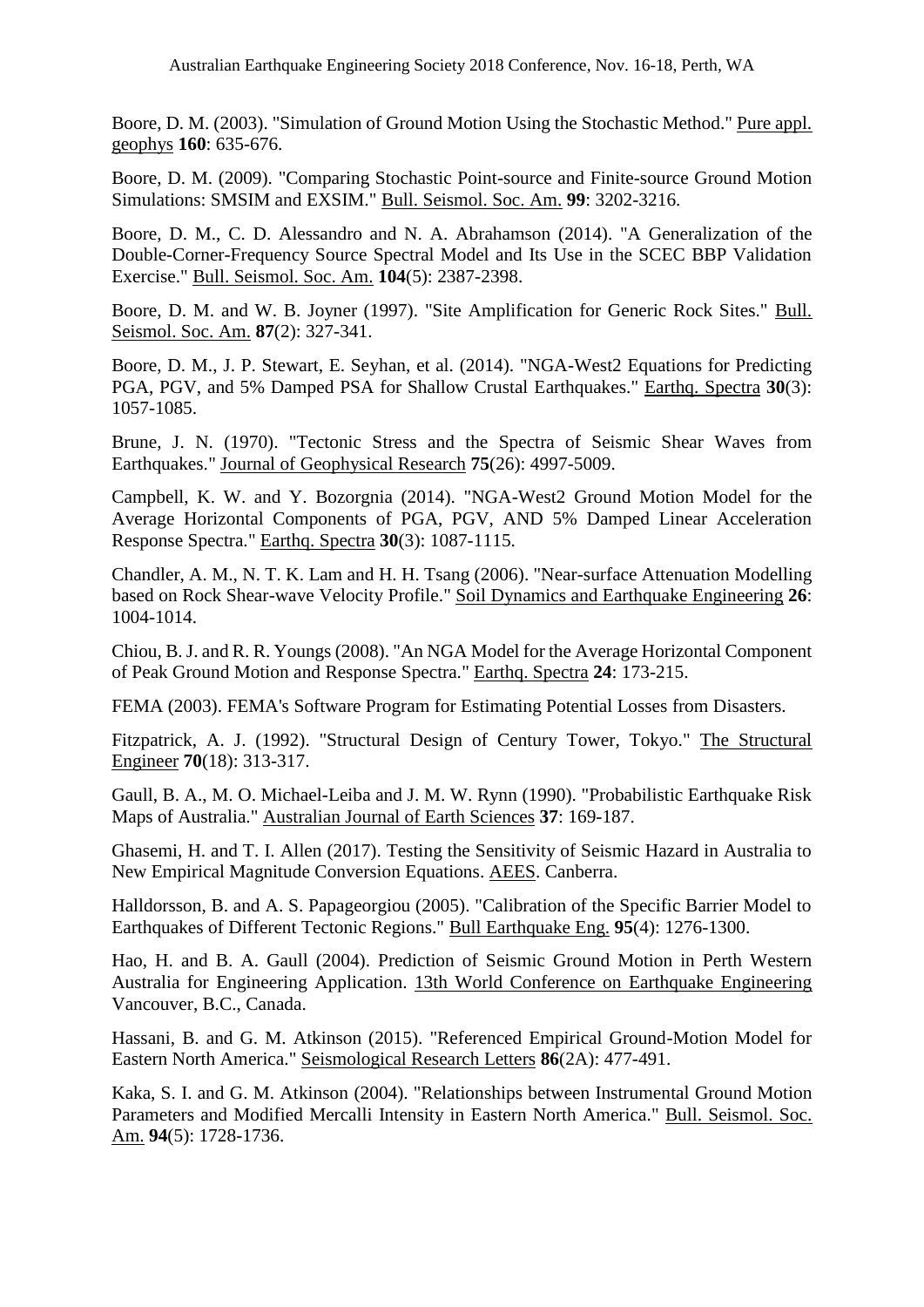Kappos, A. J. and P. Kyrikakis (2000). "A re-evaluation of Scaling Techniques for Natural Records." Soil Dynamics & Earthquake Engineering **20**: 111-123.

Kostadinov, M. V. and I. Towhata (2002). "Assessment of Liquefaction-inducing Peak Ground Velocity and Frequency of Horizontal Ground Shaking at onset of Phenomenon." Soil Dynamics & Earthquake Engineering **22**(4): 309-322.

Lam, N. T. K., M. W. Asten, A. M. Chandler, et al. (2004). Seismic Attenuation Modelling for Melbourne based on the SPAC-CAM Procedure. AEES. Mount Gambier.

Lam, N. T. K., C. Sinadinovski, R. C. H. Koo, et al. (2003). "Peak Ground Velocity Modelling for Australian Intraplate Earthquakes." Journal of Seismology and Earthquake Engineering **5**(2): 11-21.

Lam, N. T. K., J. Wilson and G. Hutchinson (2000a). "Generation of Synthetic Earthquake Accelerograms Using Seismological Modelling: A Review." Journal of Earthquake Engineering **4**(3): 321-354.

Lam, N. T. K. and J. L. Wilson (2008). "The New Response Spectrum Model for Australia." EJSE(Special Issue).

Lam, N. T. K., J. L. Wilson, A. M. Chandler, et al. (2000b). "Response Spectral Relationships for Rock Sites Derived from the Component Attenuation Model." Journal of Earthquake Engineering & Structural Dynamics **29**: 1457-1489.

Lam, N. T. K., J. L. Wilson and H. H. Tsang (2010). Modelling Earthquake Ground Motions by Stochastic Methods. Stochastic Controls, SCIYO**:** 475-492.

Leonard, M. (2015). Consistent MMI area estimation for Australian earthquakes. Tenth Pacific Conference on Earthquake Engineering-Building an Earthquake-Resilient Pacific, Sydney, Australia.

Liang, J. Z., H. Hao, B. A. Gaull, et al. (2008). "Estimation of Strong Ground Motions in Southwest Western Australia with a Combined Green's Function and Stochastic Approach." J. Earthq. Eng. **12**: 382-405.

Newmark, N. M., J. A. Blume and K. K. Kapur (1973). "Seismic Design Spectra for Nuclear Power Plants." Journal of Power Division ASCE **99**: 287-303.

Newmark, N. M. and W. J. Hall (1982). Earthquake Spectra and Design. El Cerrito, California, Earthquake Engineering Research Institute.

Newmark, N. M. and E. Rosenblueth (1971). Fundamentals of Earthquake Engineering. New Jersey, U.S.A., Prentice Hall Inc.

Orense, R. P. (2005). "Assessment of Liquefaction Potential based on Peak Ground Motion Parameters." Soil Dynamics & Earthquake Engineering **25**: 225-240.

Pezeshk, S., A.Zandieh, K. W. Campbell, et al. (2015). Ground Motion Prediction Equations for CENA Using the Hybrid Empirical Method in Conjunction with NGA-West2 Empirical Ground Motion Models, in NGA-East: Median Ground Motion Models for the Central and Eastern North America Region. PEER Rept. No. 2015/04, Chapter 5. California, Pacific Earthquake Engineering Research Center, University of California, Berkeley**:** 119–147.

Roberts, J., M. W. Asten, H. H. Tsang, et al. (2004). Shear Wave Velocity Profiling in Melbourne Silurian Mudstone Using the SPAC Method. AEES. Mount Gambier.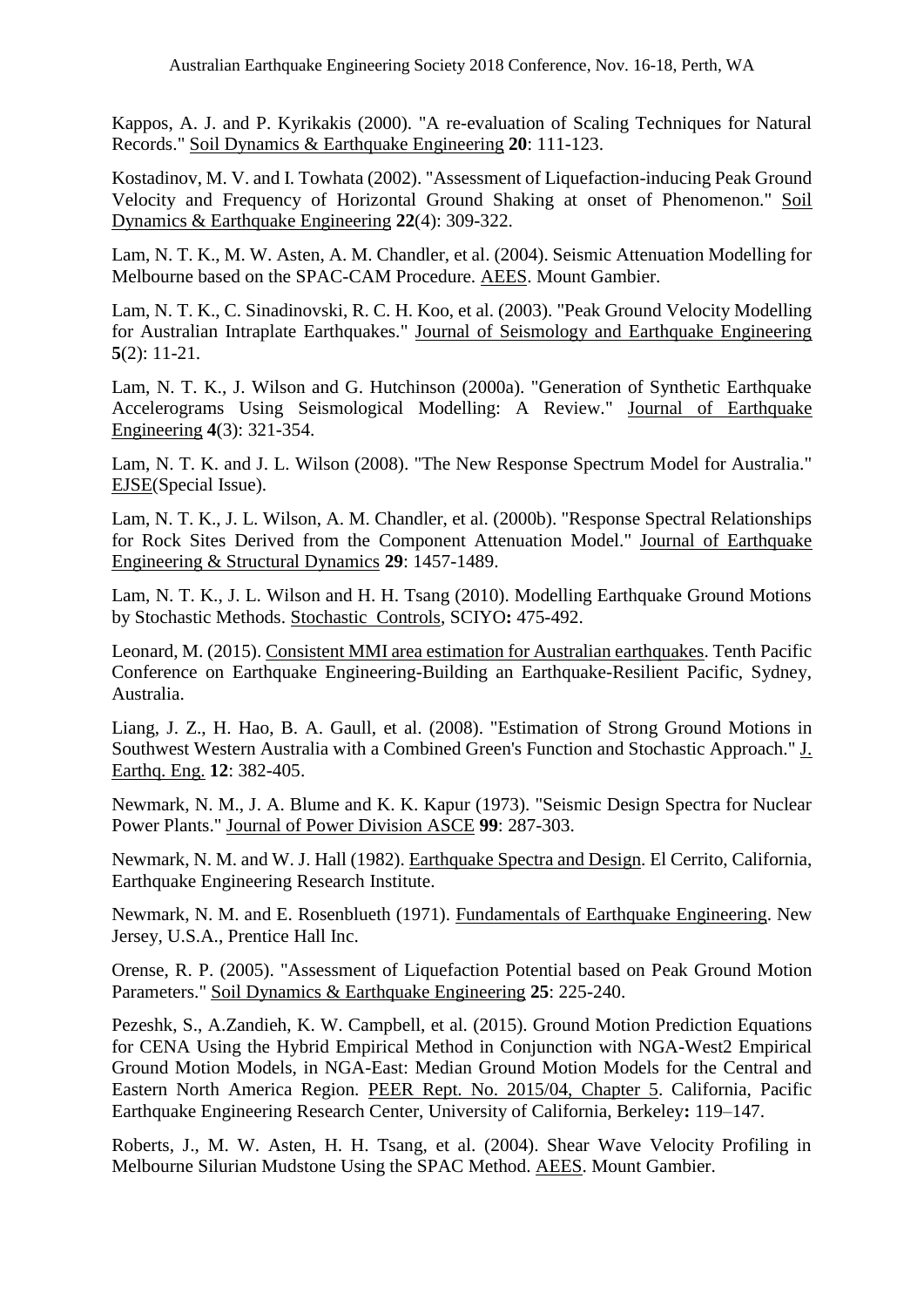Somerville, P., R. Graves, N. Collins, et al. (2009). Source and Ground Motion Models for Australian Earthquakes. 2009 Conference of the Australian Earthquake Engineering Society, Newcastle, Australia.

Standards Australia (2007). AS 1170.4-2007: Structural Design Actions, Part 4: Earthquake actions in Australia.

Tang, Y., N. T. K. Lam, H. H. Tsang, et al. (2017). A Generic Approach to Ground Motion Predictions. Australian Earthquake Engineering Society 2017 Conference. Canberra, ACT.

Tang, Y., N. T. K. Lam, H. H. Tsang, et al. (2018). A Generic Approach to Peak Ground Velocity Modelling for Intraplate Regions. Department Report of Melbourne. Dropbox Link: https://www.dropbox.com/s/wzgowdddmtgoqqz/PGV-modelling-V3.pdf?dl=0

Todorovska, M. I. and M. D. Trifunac (1996). "Hazard Mapping of Normalized Peak Strain in Soils during Earthquakes: Mircozonation of a Metropolitan Area." Soil Dynamics & Earthquake Engineering **15**: 321-329.

Trifunac, M. D. (1995). "Empirical Criteria for Liquefaction in Sands via Standard Penetration Tests and Sesimic Wave Energy." Soil Dynamics & Earthquake Engineering **14**(6): 419-426.

Tsang, H. H., M. N. Sheikh, N. T. K. Lam, et al. (2010). "Regional Differences in Attenuation Modelling for Eastern China." Journal of Asian Earth Sciences **39**: 441-459.

Wilson, J. and N.T.K. Lam (2007). AS 1170.4-2007 Commentary: Structural Design Actions. Part 4, Earthquake Actions in Australia. Australian Earthquake Engineering Society.

Wilkie, J. and G. Gibson (1995). "Estimation of Seismic Quality Factor Q for Victoria, Australia." AGSO J. Aust. Geol. Geophys **15**: 511-517.

Wilkie, J., G. Gibson and V. Wesson (1994). "Richter Magnitudes and Site Corrections Using Vertical Component Seismograms." Aust. J. Earth. Sci. **41**: 221-228.

Yenier, E. and G. M. Atkinson (2014). "Equivalent Point-Source Modeling of Moderate-to-Large Magnitude Earthquakes and Associated Ground-Motion Saturation Effects." Bull. Seismol. Soc. Am. **104**(3): 1458-1478.

Yenier, E. and G. M. Atkinson (2015). "Regionally Adjustable Generic Ground-Motion Prediction Equation Based on Equivalent Point-Source Simulations: Application to Central and Eastern North America." Bull. Seismol. Soc. Am. **105**(4): 1989-2009.

Zafarani, H., M. Mousavi, A. Noozad, et al. (2008). "Calibration of the Specific Barrier Model to Iranian Plateau Earthquakes and Development of Physically based Attenuation Relationships for Iran." Soil Dynamics and Earthquake Engineering **28**: 550-576.